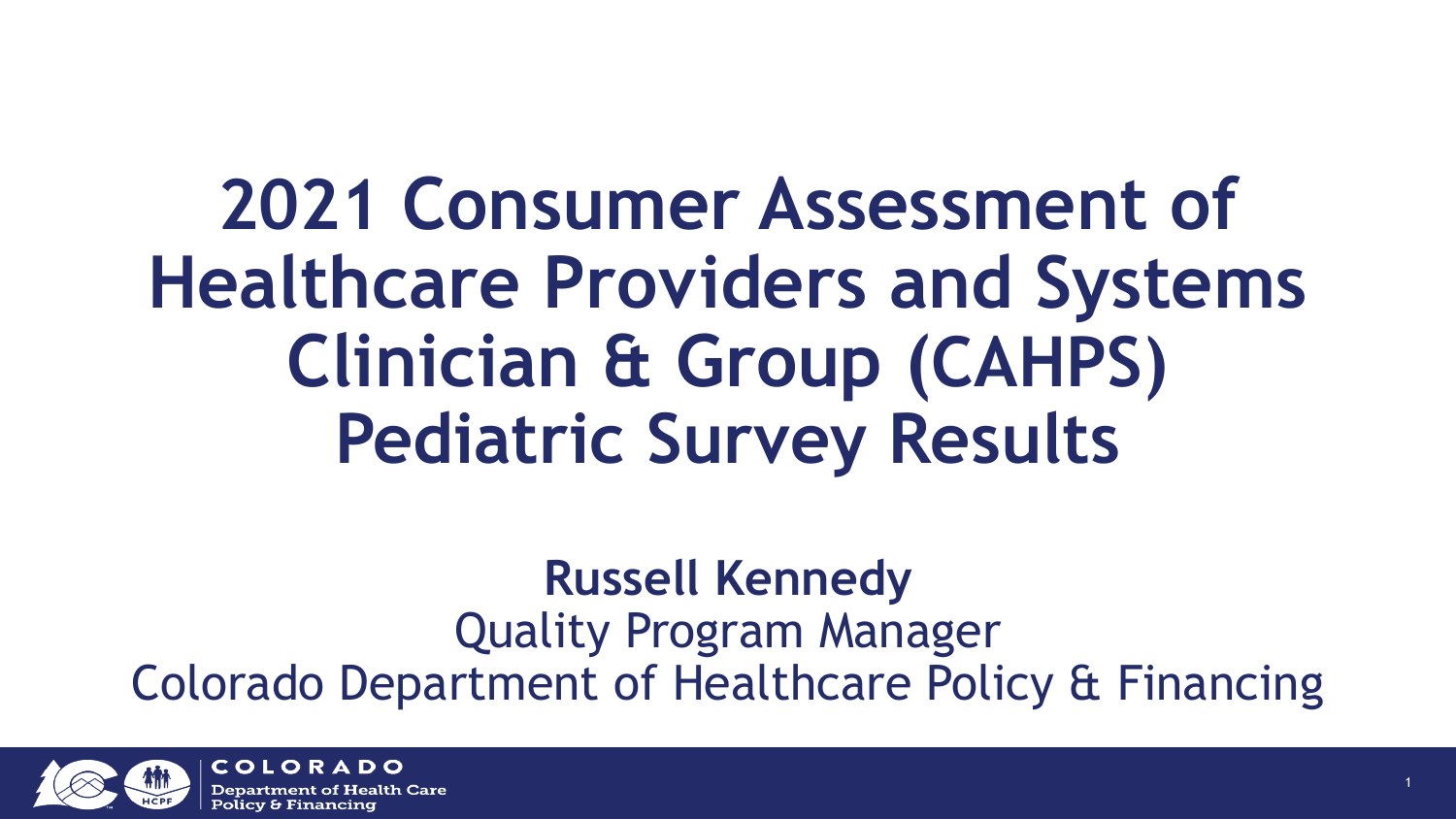# **2021 CAHPS Pediatrics Survey**

- Random sample of Medicaid Members were selected from a targeted list of RAE-contracted practices.
- Consumer Assessment of Healthcare Providers and Systems Clinician & Group (CG-CAHPS®) 3.0 Survey Switching to the Health Plan 5.1h survey in 2022
- Parents/caretakers of child Members completed the surveys from December 2020 to April 2021 for services the prior 6 months
- Surveys were completed by mail, internet, or phone.
- 2,161 parents/caretakers returned a completed survey on behalf of their child (response rate of 15.41%)
- HSAG analyzes the data

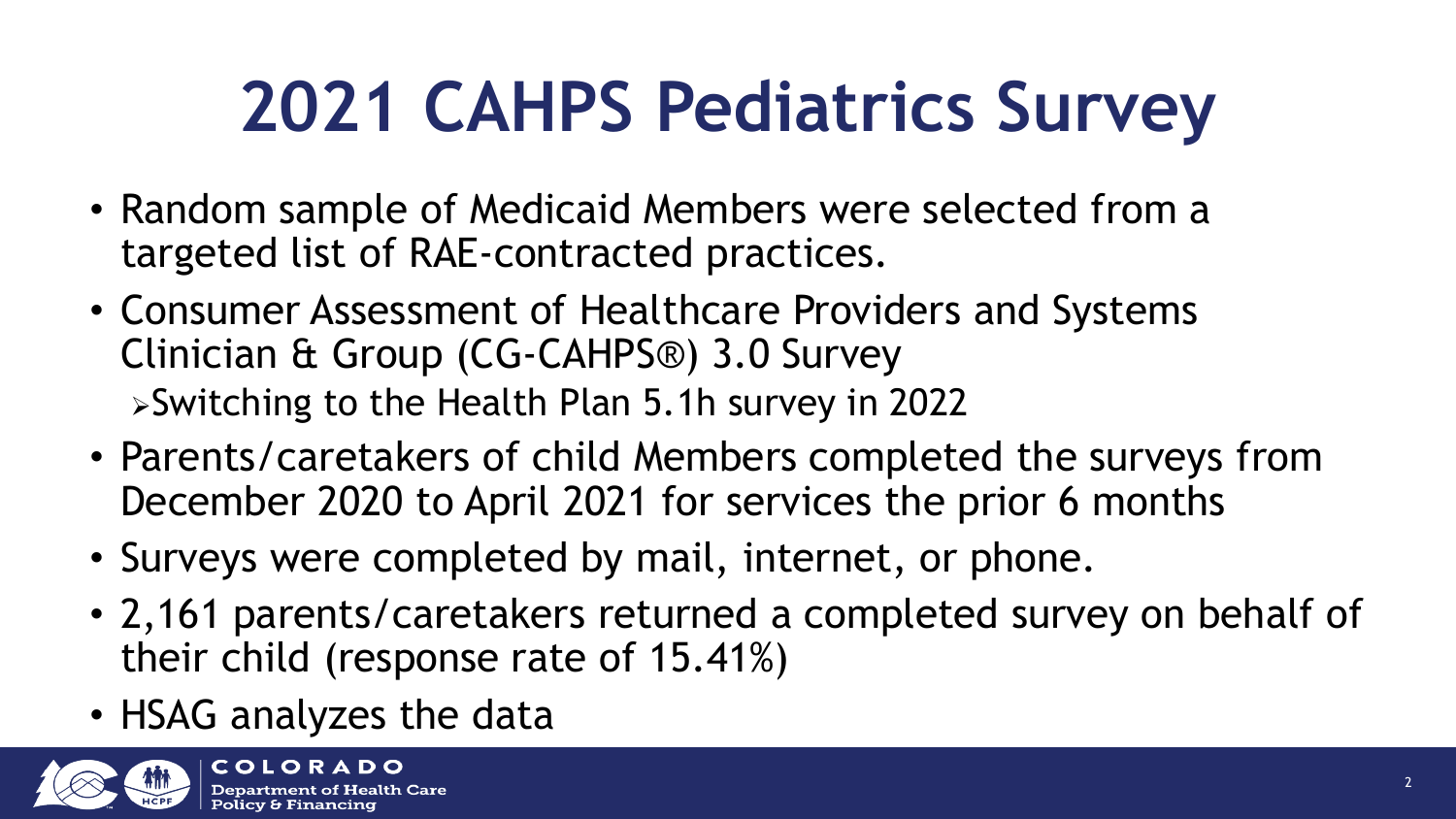### **Rating of Provider- RAE Level**



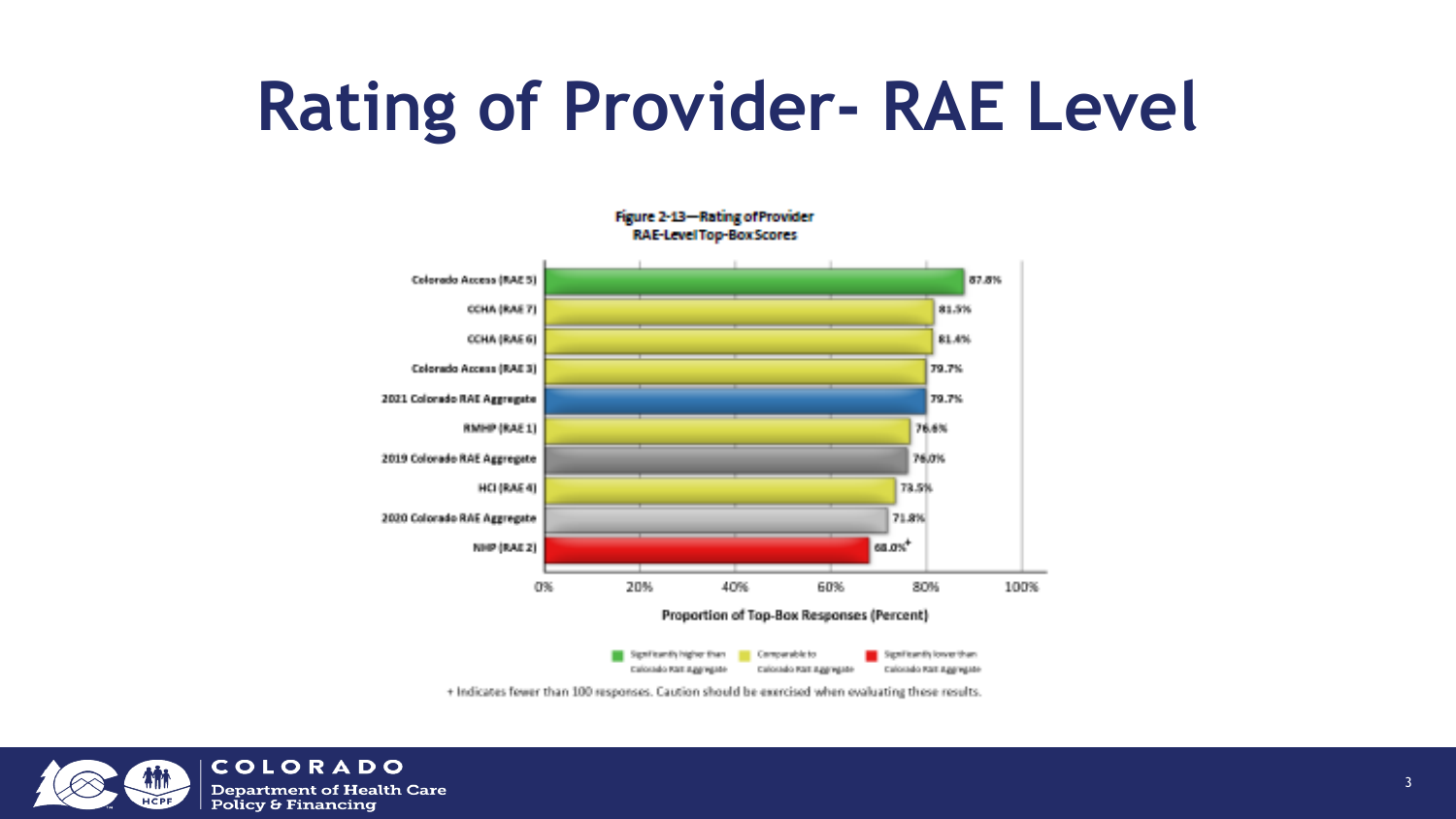#### **Rating of Provider- Practice Level**

Figure 2-14-Rating of Provider



Colorado RAE Aggregate Colorado RAE Aggregate Colorado RAE Aggregate

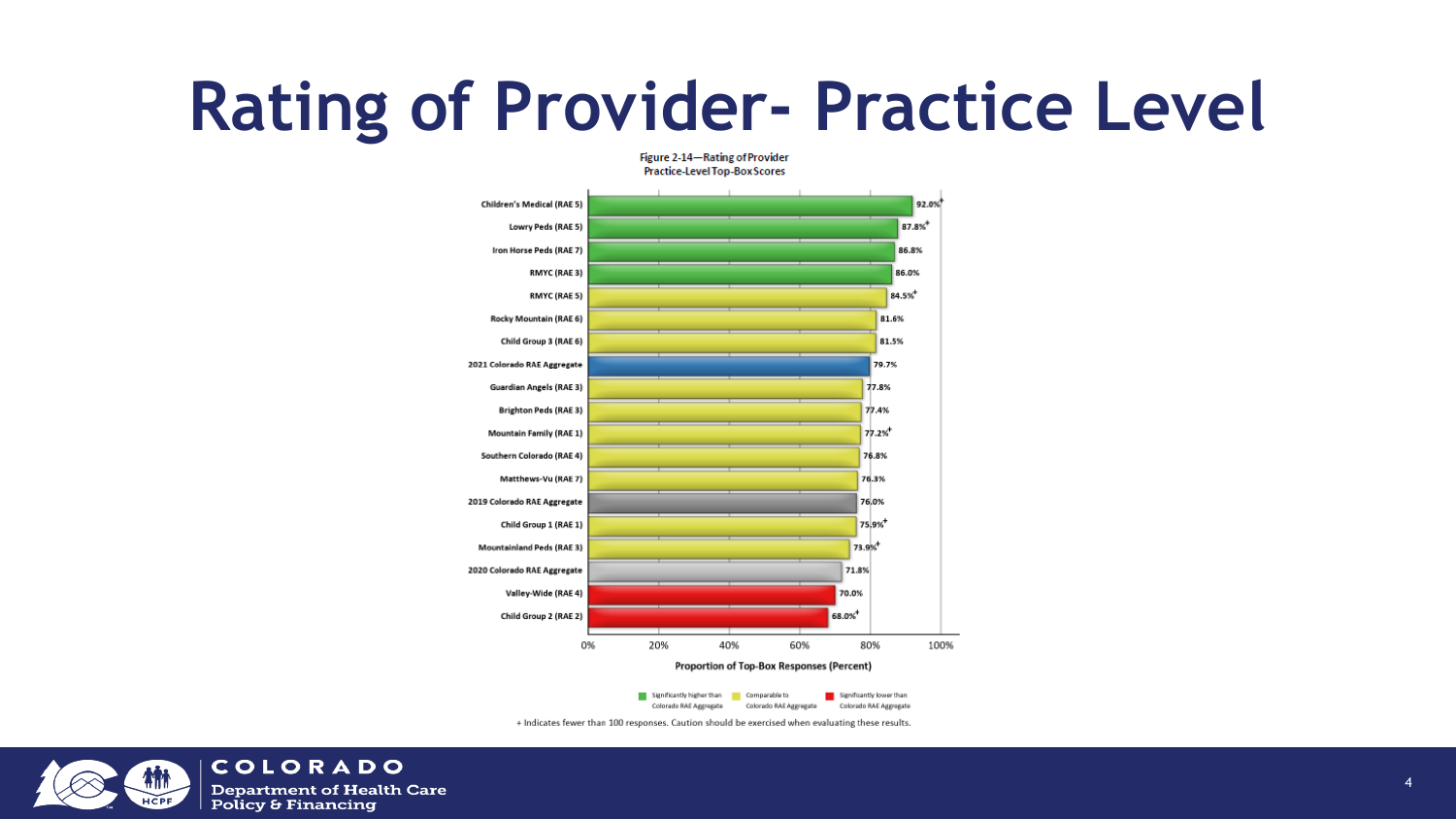#### **Provider Communication-Child**

| How Well Providers Communicate with Child                                                                                   |                   |
|-----------------------------------------------------------------------------------------------------------------------------|-------------------|
| 8. In the last 6 months, how often did this provider explain things in a way<br>that was easy for your child to understand? | Never, Sometimes, |
| 9. In the last 6 months, how often did this provider listen carefully to your<br>child?                                     | Usually, Always   |

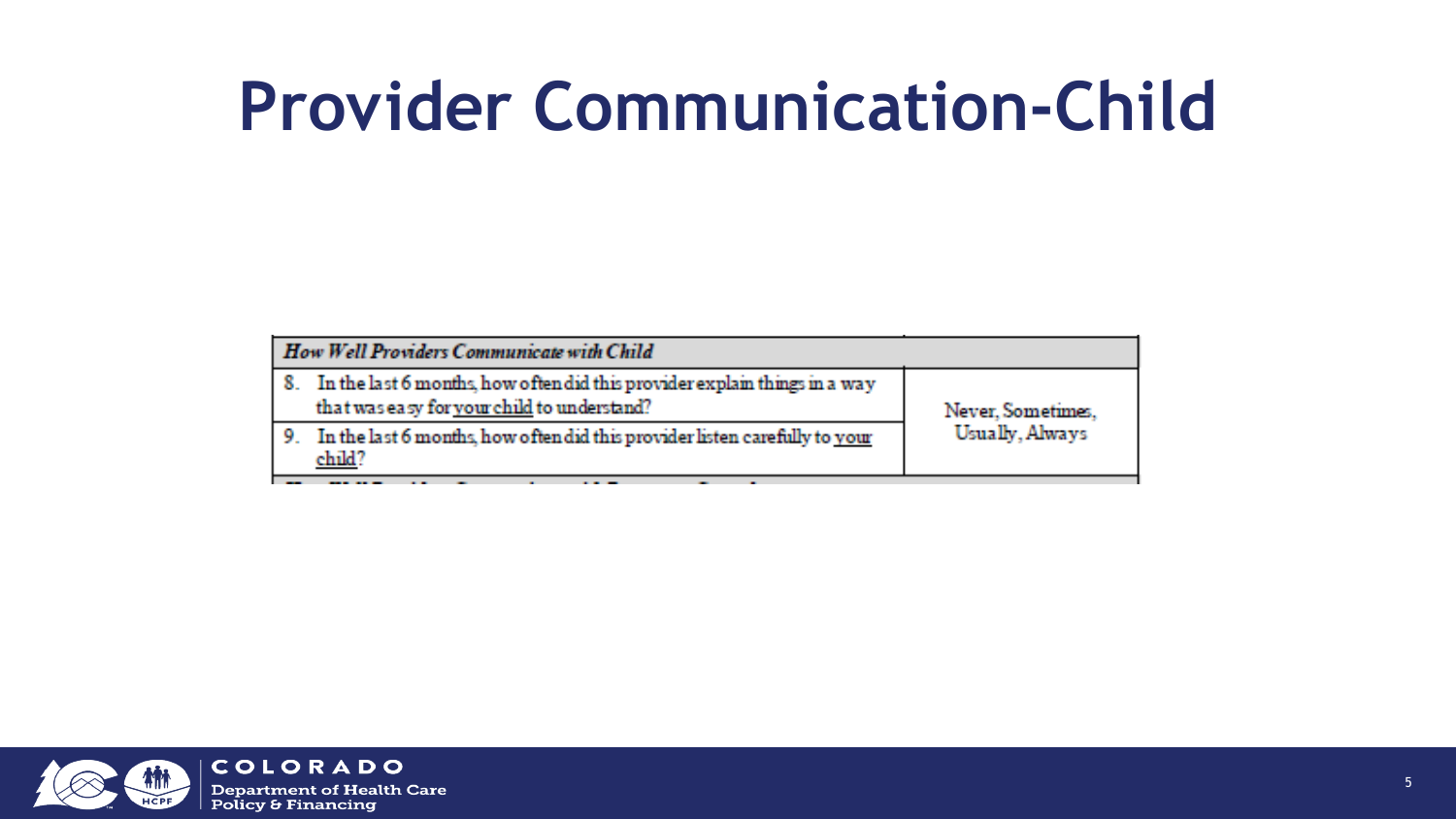#### **Provider Communication-Child**



Figure 2-21-How Well Providers Communicate with Child RAE-LevelTop-BoxScores

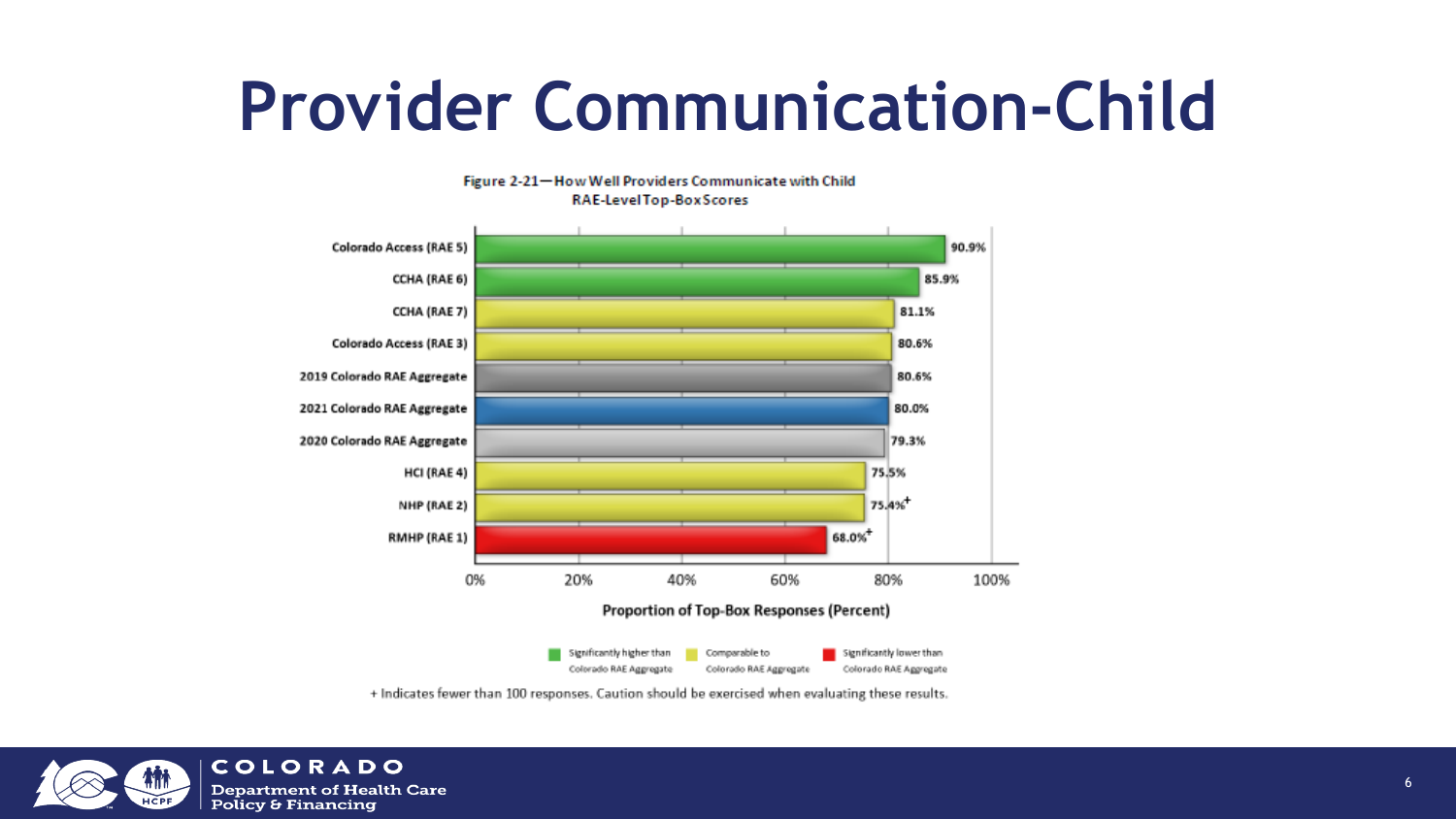# **Provider Communication- Caregiver**

| How Well Providers Communicate with Parents or Caretakers                                                                                |                                      |  |  |  |  |
|------------------------------------------------------------------------------------------------------------------------------------------|--------------------------------------|--|--|--|--|
| 19. In the last 6 months, how often did this provider explain things a bout your<br>child's health in a way that was easy to understand? |                                      |  |  |  |  |
| 20. In the last 6 months, how often did this provider listen carefully to you?                                                           |                                      |  |  |  |  |
| 22. In the last 6 months, how often did this provider show respect for what<br>you had to say?                                           | Never, Sometimes,<br>Usually, Always |  |  |  |  |
| 23. In the last 6 months, how often did this provider spendenough time with<br>vour child?                                               |                                      |  |  |  |  |

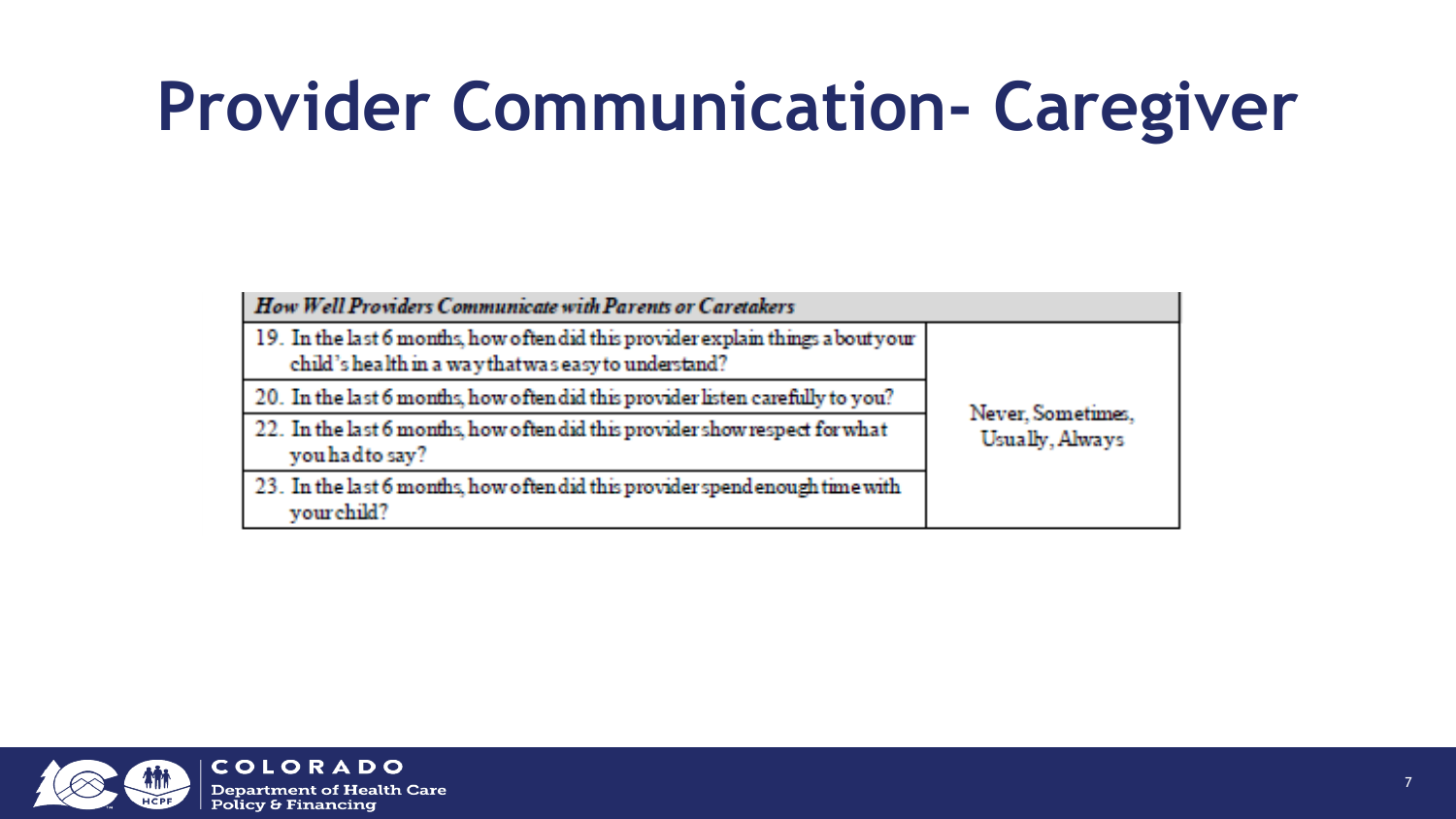#### **Provider Communication- Caregiver**



Figure 2-23-How Well Providers Communicate with Parents or Caretakers RAE-LevelTop-Box Scores

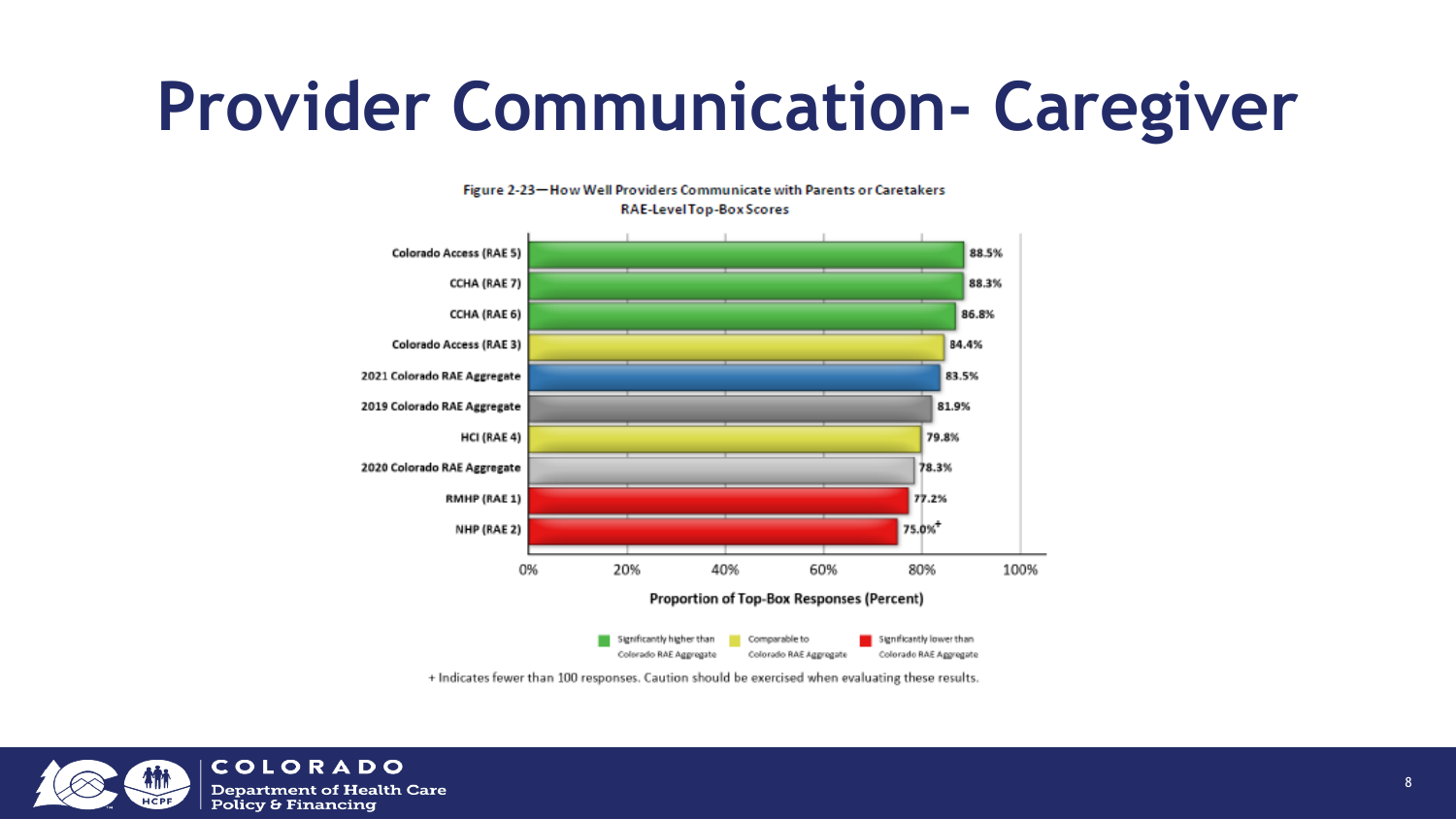### **Provider Communication-Comprehensiveness Child Development**

| Comprehensiveness-ChildDevelopment                                                                                                                         |          |
|------------------------------------------------------------------------------------------------------------------------------------------------------------|----------|
| 29. In the last 6 months, did you and someone from this provider's office talk<br>about the kinds of behaviors that are normal for your child at this age? |          |
| 30. In the last 6 months, did you and someone from this provider's office talk<br>about how your child's body is growing?                                  |          |
| 31. In the last 6 months, did you and someone from this provider's office talk<br>about your child's moods and emotions?                                   | Yes, No. |
| 35. In the last 6 months, did you and someone from this provider's office talk<br>about how your child gets along with others?                             |          |
| 35a. In the last 6 months, did you and anyone in this provider's office talk<br>about your child's learning ability?                                       |          |

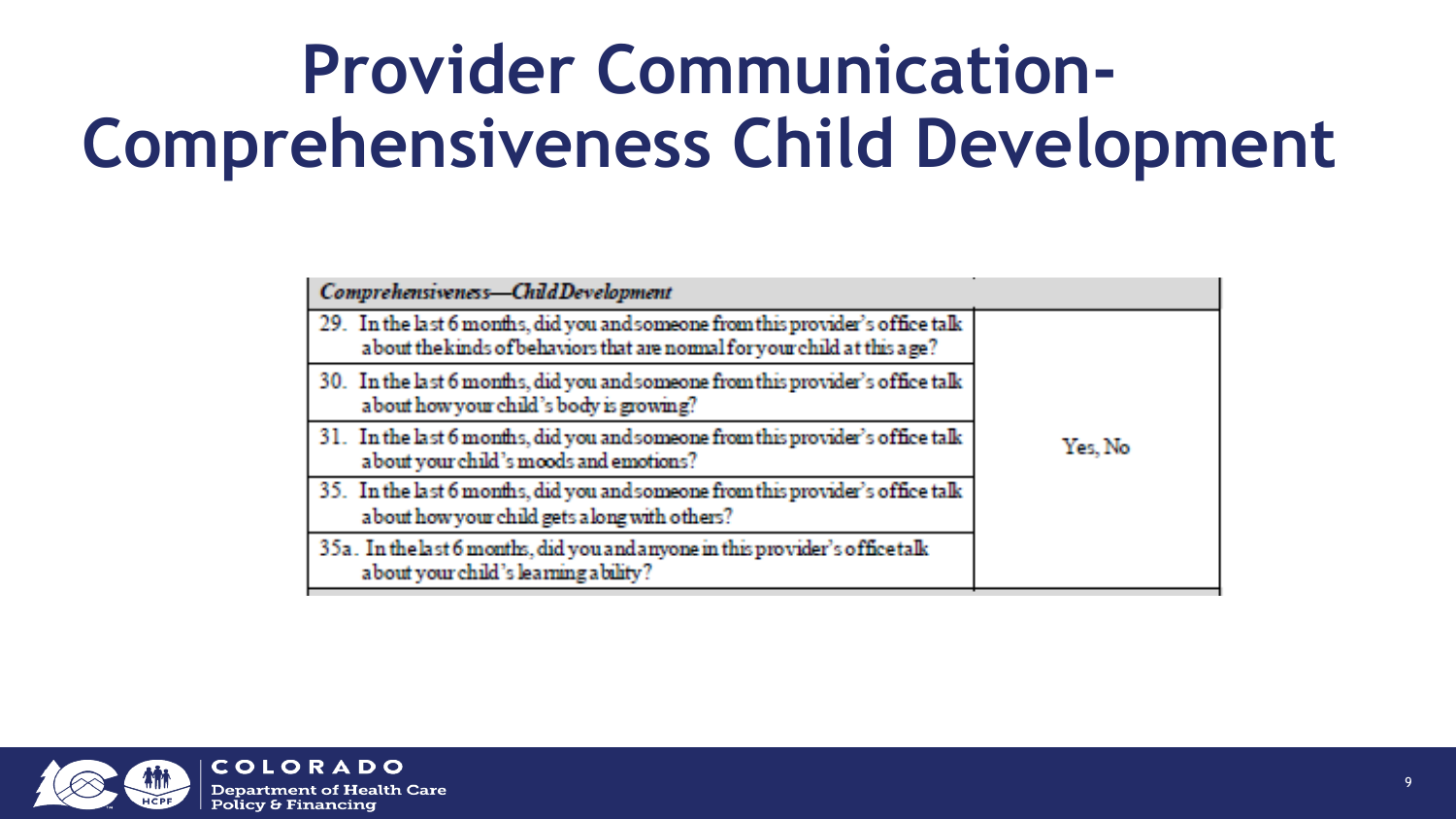#### **Provider Communication-Comprehensiveness Child Development**

Figure 2-27 shows the Comprehensiveness-Child Development top-box scores for the seven RAEs.

Figure 2-27-Comprehensiveness-Child Development



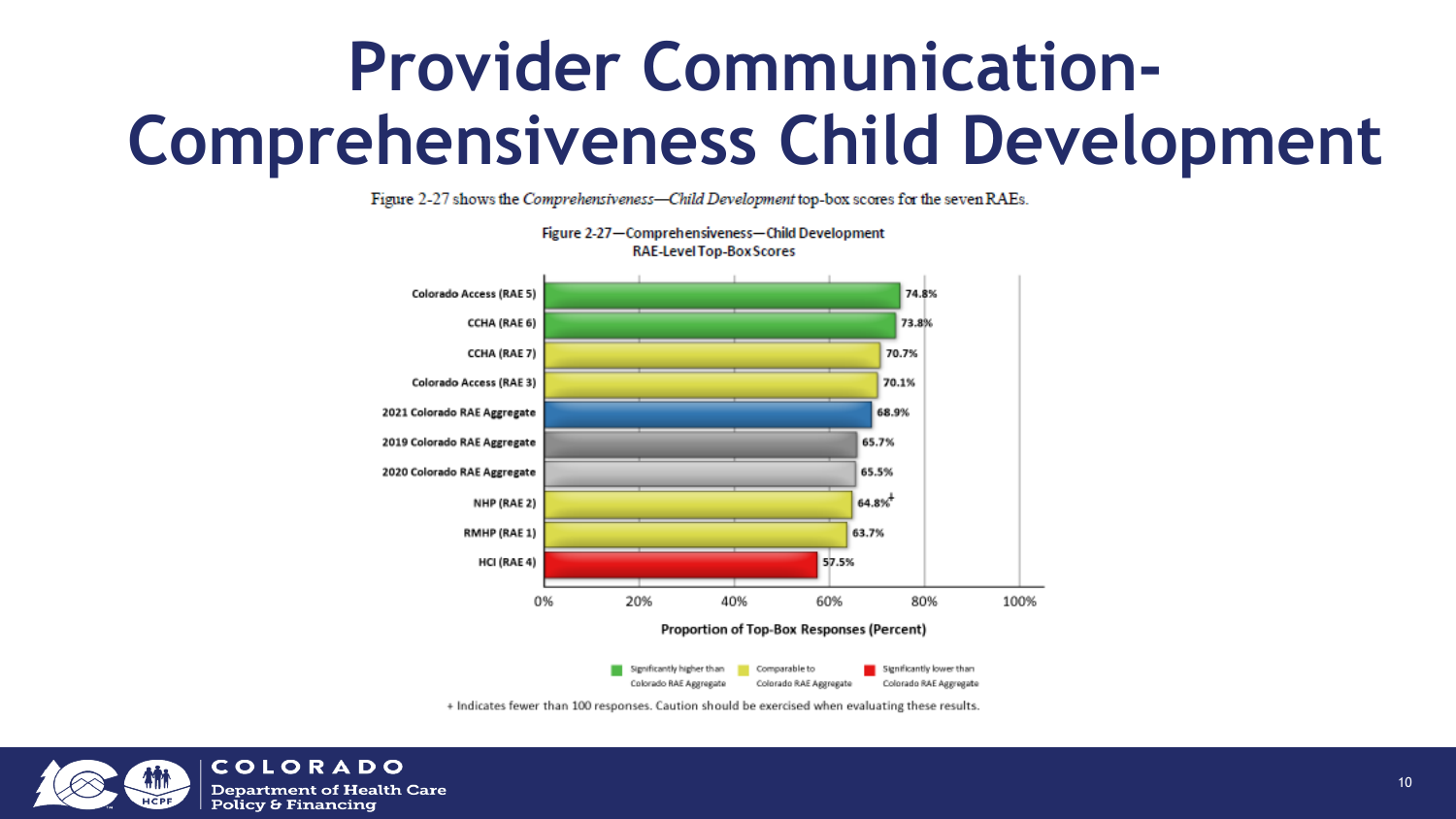#### **Timeliness of Care**

| <b>Getting Timely Appointments, Care, and Information</b>                                                                                                                                                 |                                      |
|-----------------------------------------------------------------------------------------------------------------------------------------------------------------------------------------------------------|--------------------------------------|
| 13. In the last 6 months, when you contacted this provider's office to get an<br>appointment for care your child needed right away, how often did you get<br>an appointment as soon as your child needed? |                                      |
| 15. In the last 6 months, when you made a nappointment for a check-up or<br>routine care for your child with this provider, how often did you get an<br>appointment as soon as your child needed?         | Never, Sometimes,<br>Usually, Always |
| 18. In the last 6 months, when you contacted this provider's office during<br>regular office hours, how often did you get an answer to your medical<br>questionthat same day?                             |                                      |

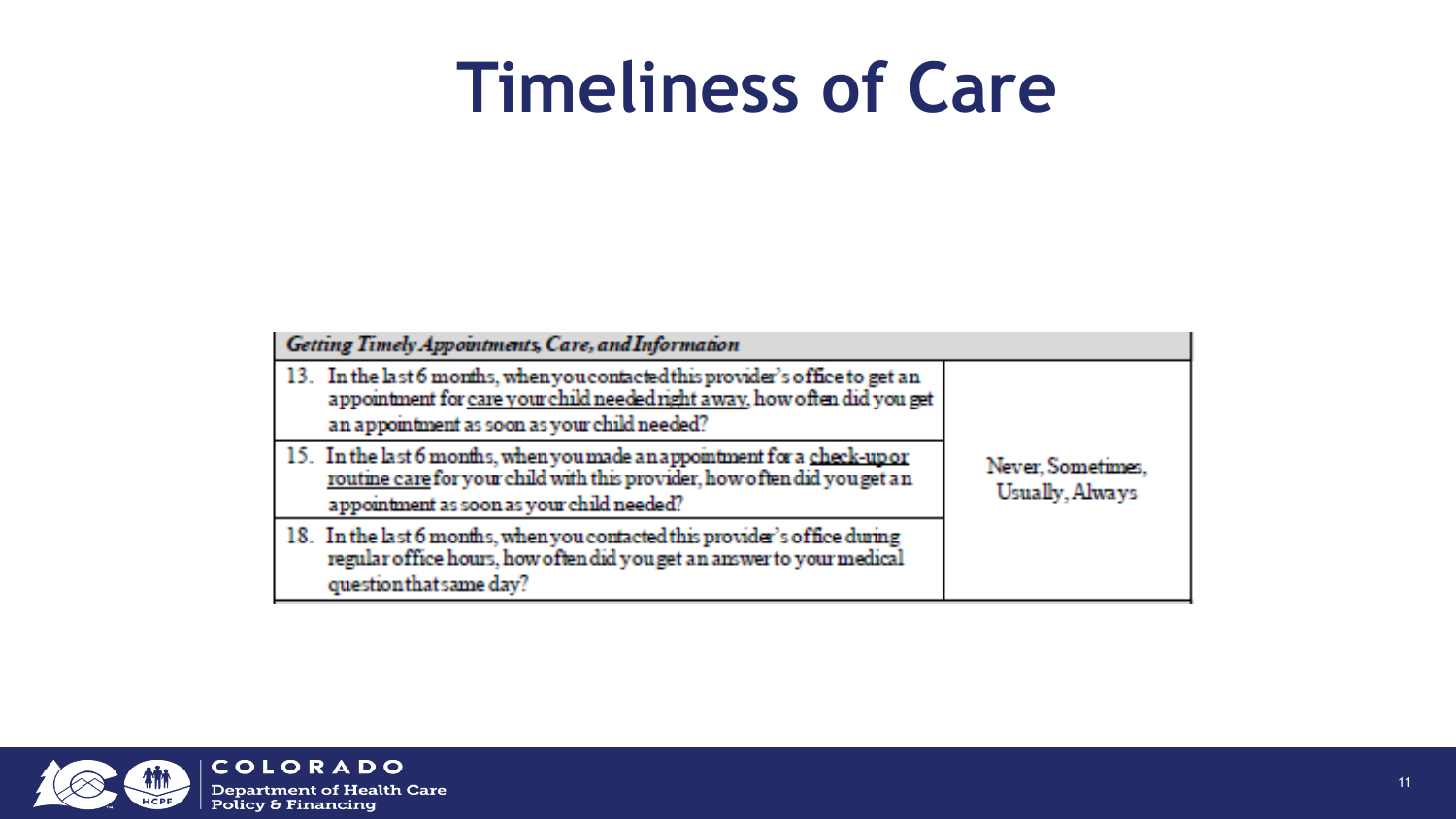#### **Timeliness of Care**

Figure 2-19-Getting Timely Appointments, Care, and Information **RAE-Level Top-Box Scores** 



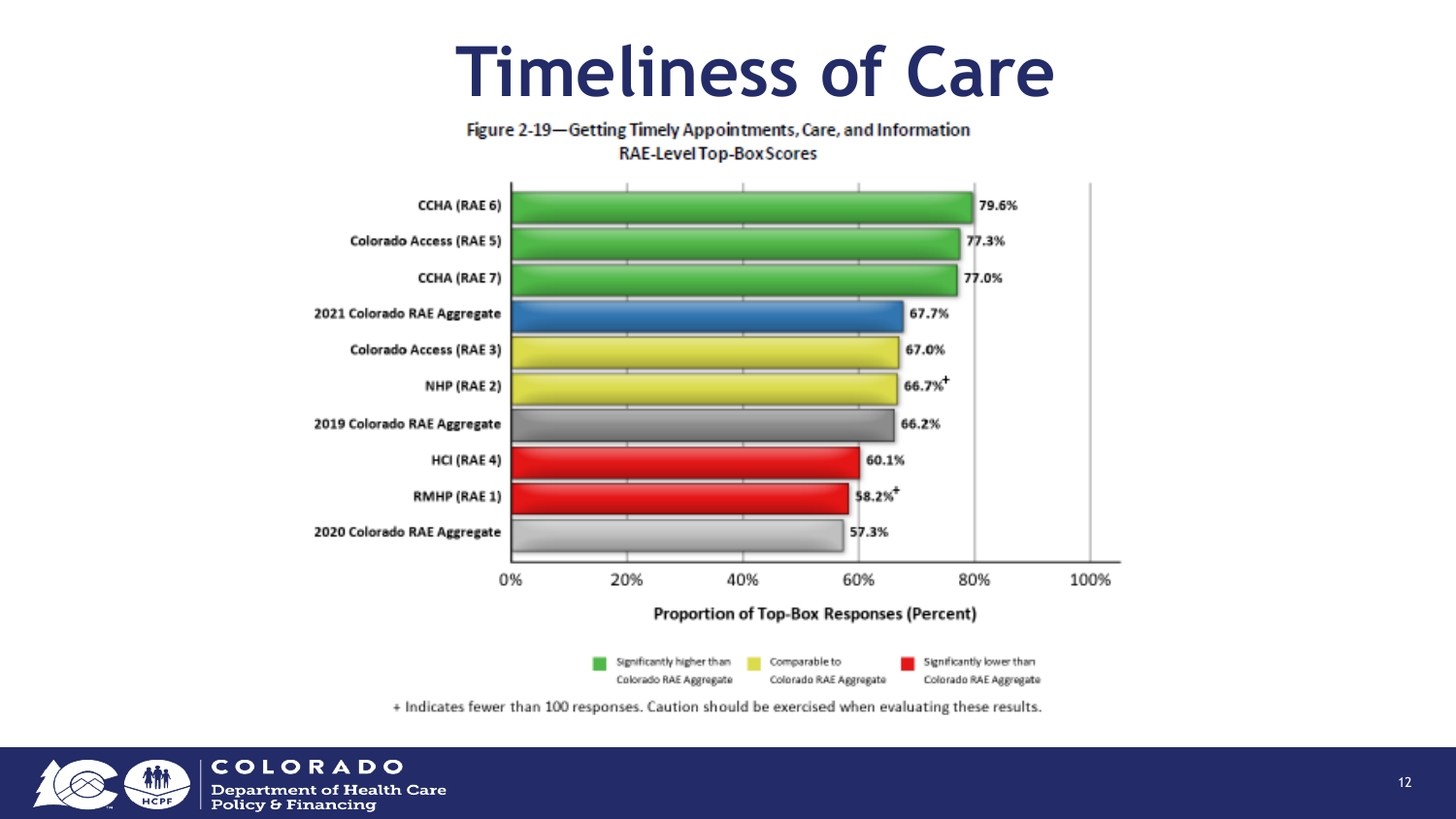# **Timeliness of Care-Access**

• Approximately 55% of parents/caretakers reported that they were not always able to get the care their child needed from their provider's office during evenings, weekends, or holidays

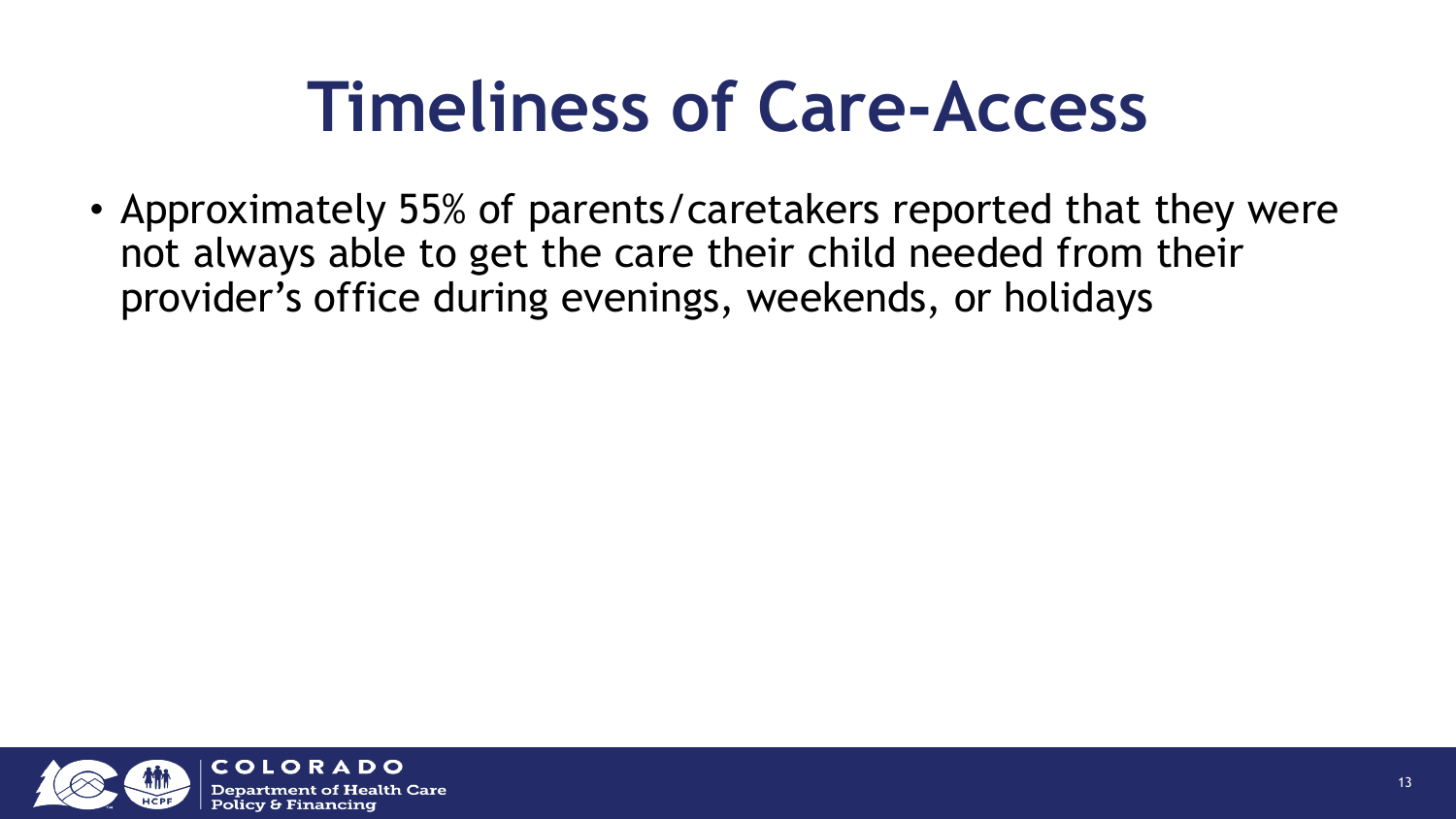#### **3 Most Important things Parents/Caregivers are Looking For**

Table 2-36—Most Important Things in Child's Healthcare Provider

| <b>Responses</b>                                                                                                                                                                  | N     | %     |
|-----------------------------------------------------------------------------------------------------------------------------------------------------------------------------------|-------|-------|
| Provider listens to and acts quickly to address my concerns                                                                                                                       | 1,387 | 81.5% |
| Provider is able to explain things about my child's health in a way I can understand                                                                                              | 1.343 | 78.9% |
| Provider spends enough time with my child during appointments                                                                                                                     | 1,228 | 72.2% |
| Provider is knowledgeable about my child's history when I come to appointments                                                                                                    | 1,192 | 70.0% |
| The ability to get timely appointments with my child's provider                                                                                                                   | 928   | 54.5% |
| Friendly staff in provider's office                                                                                                                                               | 844   | 49.6% |
| Provider does not judge my child                                                                                                                                                  | 661   | 38.8% |
| Provider is close to my home                                                                                                                                                      | 618   | 36.3% |
| <b>Other</b>                                                                                                                                                                      | 236   | 13.9% |
| Please note: Respondents may choose more than one response; therefore, percentages will not total 100.0%. Additionally,<br>respondents may have chosen more than three responses. |       |       |

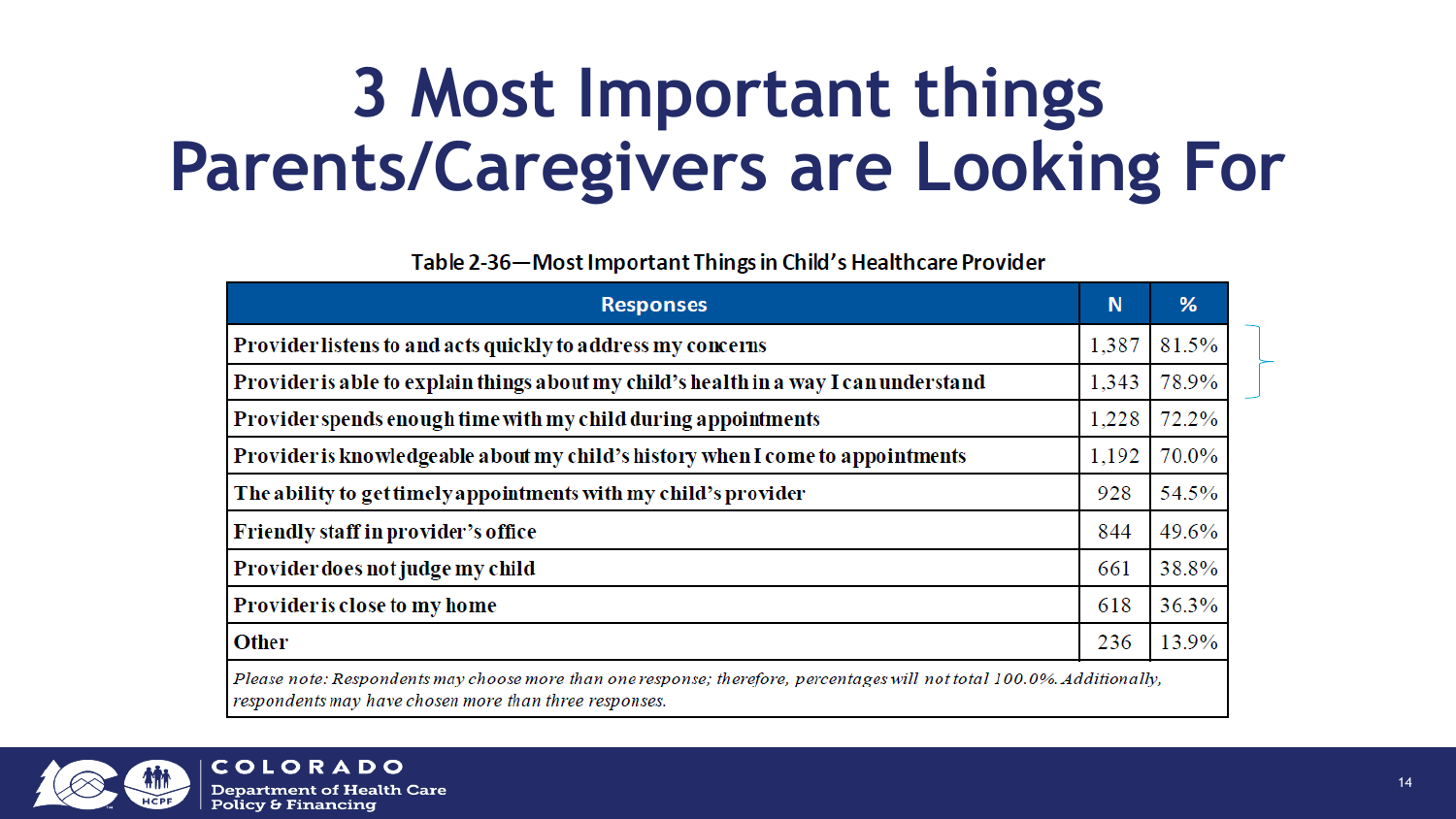#### **Rating of Provider- Number of Days Waiting for Appointment**

| <b>Number of Days Waited for Appointment (Q13a)</b><br><b>Responses</b> |   | <b>Rating of Provider (Q26)</b> |    |                           |     |                              |  |  |  |
|-------------------------------------------------------------------------|---|---------------------------------|----|---------------------------|-----|------------------------------|--|--|--|
|                                                                         |   | <b>Dissatisfied</b><br>$(0-6)$  |    | <b>Neutral</b><br>$(7-8)$ |     | <b>Satisfied</b><br>$(9-10)$ |  |  |  |
|                                                                         |   | $\frac{96}{9}$                  | N  | $\%$                      | N   | %.                           |  |  |  |
| <b>Same Day</b>                                                         | 5 | 1.5%                            | 32 | 9.3%                      | 306 | 89.2%                        |  |  |  |
| 1 Day                                                                   | 5 | 3.5%                            | 26 | 18.2%                     | 112 | 78.3%                        |  |  |  |
| 2 to 3 Days                                                             | 7 | 7.9%                            | 18 | 20.2%                     | 64  | 71.9%                        |  |  |  |
| 4 to 7 Days                                                             |   | 5.3%                            | 5. | 26.3%                     | 13  | 68.4%                        |  |  |  |
| More Than 7 Days                                                        | 2 | 11.8%                           | 9  | 52.9%                     | 6   | 35.3%                        |  |  |  |
| Please note: Percentages may not total 100.0% due to rounding.          |   |                                 |    |                           |     |                              |  |  |  |

Table 2-29-Number of Days Waited for Appointment

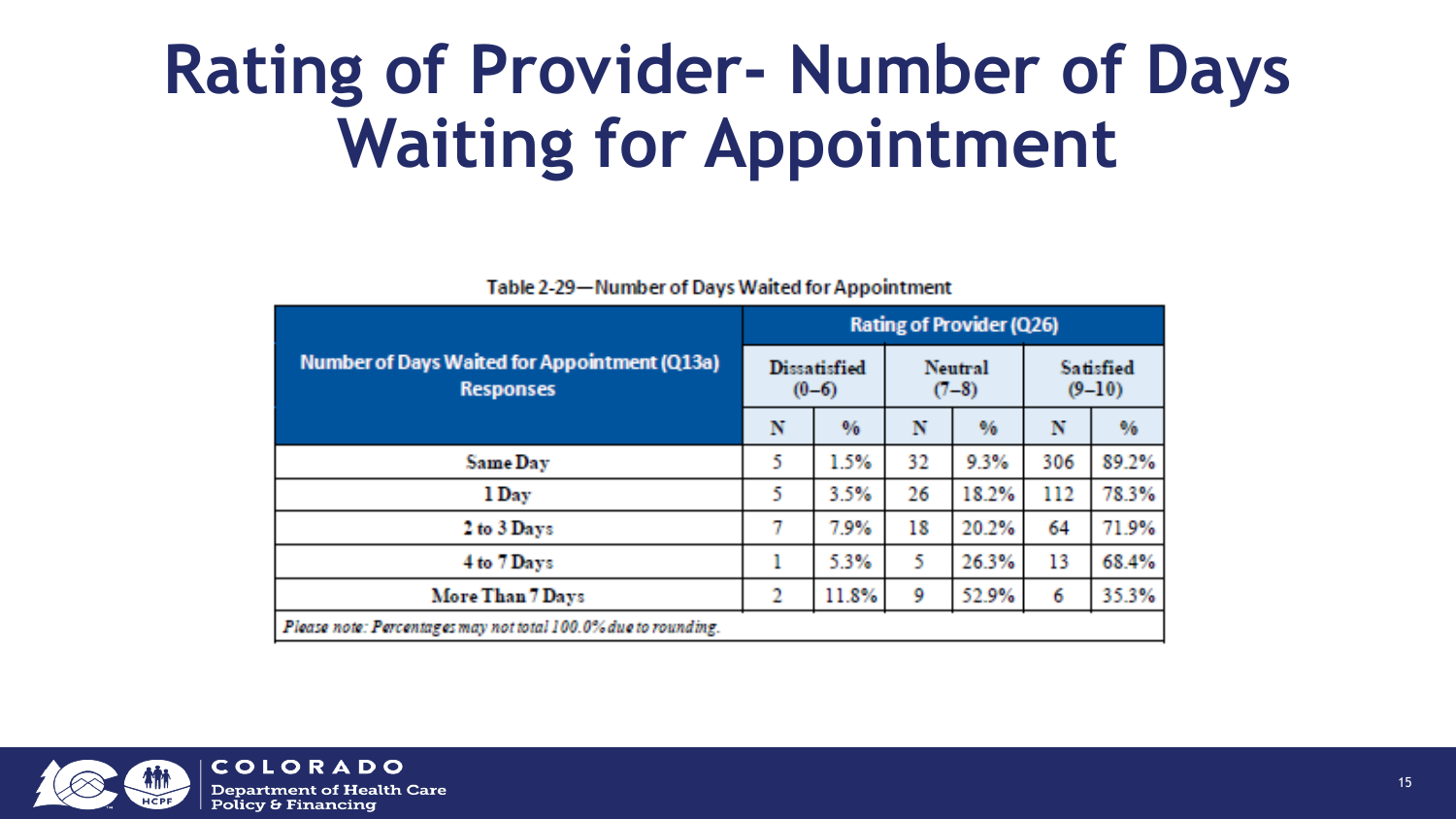#### **Rating of Provider- Reminders about Child's Care**

#### Table 2-30-Reminders About Child's Care from Provider Office

| <b>Reminders About Child's Care from Provider Office</b><br>(Q18a) Responses |    | <b>Rating of Provider (Q26)</b>  |     |                    |     |                              |  |  |  |
|------------------------------------------------------------------------------|----|----------------------------------|-----|--------------------|-----|------------------------------|--|--|--|
|                                                                              |    | <b>Dissatisfied</b><br>$(0 - 6)$ |     | Neutral<br>$(7-8)$ |     | <b>Satisfied</b><br>$(9-10)$ |  |  |  |
|                                                                              | N  | $\frac{9}{6}$                    | N   | %                  | N   | %                            |  |  |  |
| Yes                                                                          | 25 | 2.1%                             | 161 | 13.8%              | 978 | 84.0%                        |  |  |  |
| No                                                                           | 33 | 6.7%                             | 115 | 23.3%              | 345 | 70.0%                        |  |  |  |
| Please note: Percentages may not total 100.0% due to rounding.               |    |                                  |     |                    |     |                              |  |  |  |

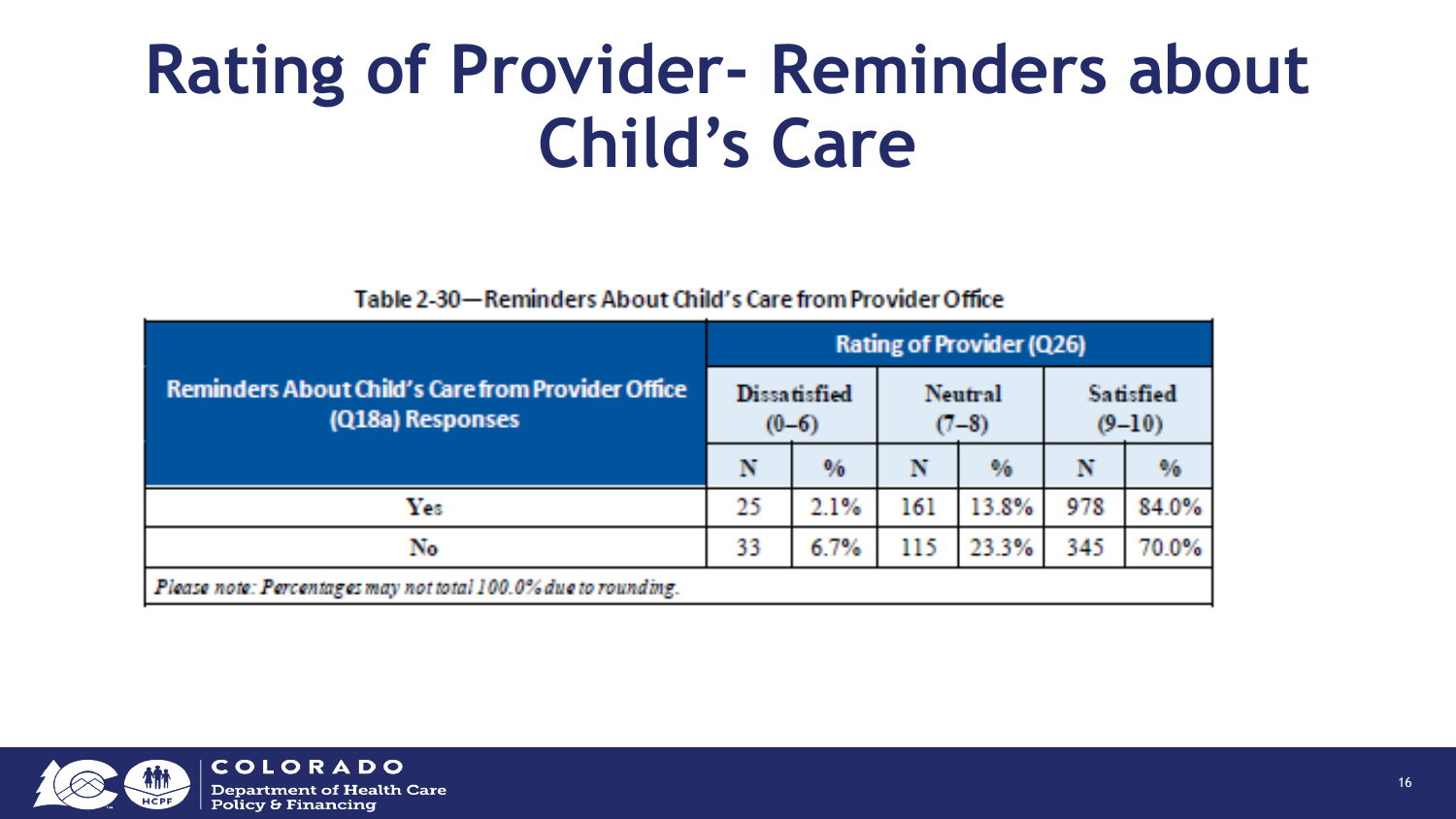#### **Rating of Provider-Length of Time Seeing Provider**

Table 2-28-Length of Time Going to Child's Provider

| Length of Time Going to Child's Provider (Q3)<br><b>Responses</b> |    | <b>Rating of Provider (Q26)</b> |     |                           |     |                              |  |  |  |
|-------------------------------------------------------------------|----|---------------------------------|-----|---------------------------|-----|------------------------------|--|--|--|
|                                                                   |    | <b>Dissatisfied</b><br>$(0-6)$  |     | <b>Neutral</b><br>$(7-8)$ |     | <b>Satisfied</b><br>$(9-10)$ |  |  |  |
|                                                                   |    | $\frac{0}{0}$                   | N   | $\frac{0}{0}$             | N   | $\frac{0}{0}$                |  |  |  |
| <b>Less Than 6 Months</b>                                         | 11 | 8.9%                            | 28  | 22.6%                     | 85  | 68.5%                        |  |  |  |
| At Least 6 Months but Less Than 1 Year                            | 7  | 4.1%                            | 38  | 22.1%                     | 127 | 73.8%                        |  |  |  |
| At least 1 Year but Less Than 3 Years                             | 23 | 4.9%                            | 72  | 15.3%                     | 375 | 79.8%                        |  |  |  |
| At Least 3 Years but Less Than 5 Years                            | 7  | 2.6%                            | 39  | 14.5%                     | 223 | 82.9%                        |  |  |  |
| <b>5 Years or More</b>                                            | 9  | 1.5%                            | 100 | 16.3%                     | 504 | 82.2%                        |  |  |  |
| Please note: Percentages may not total 100.0% due to rounding.    |    |                                 |     |                           |     |                              |  |  |  |

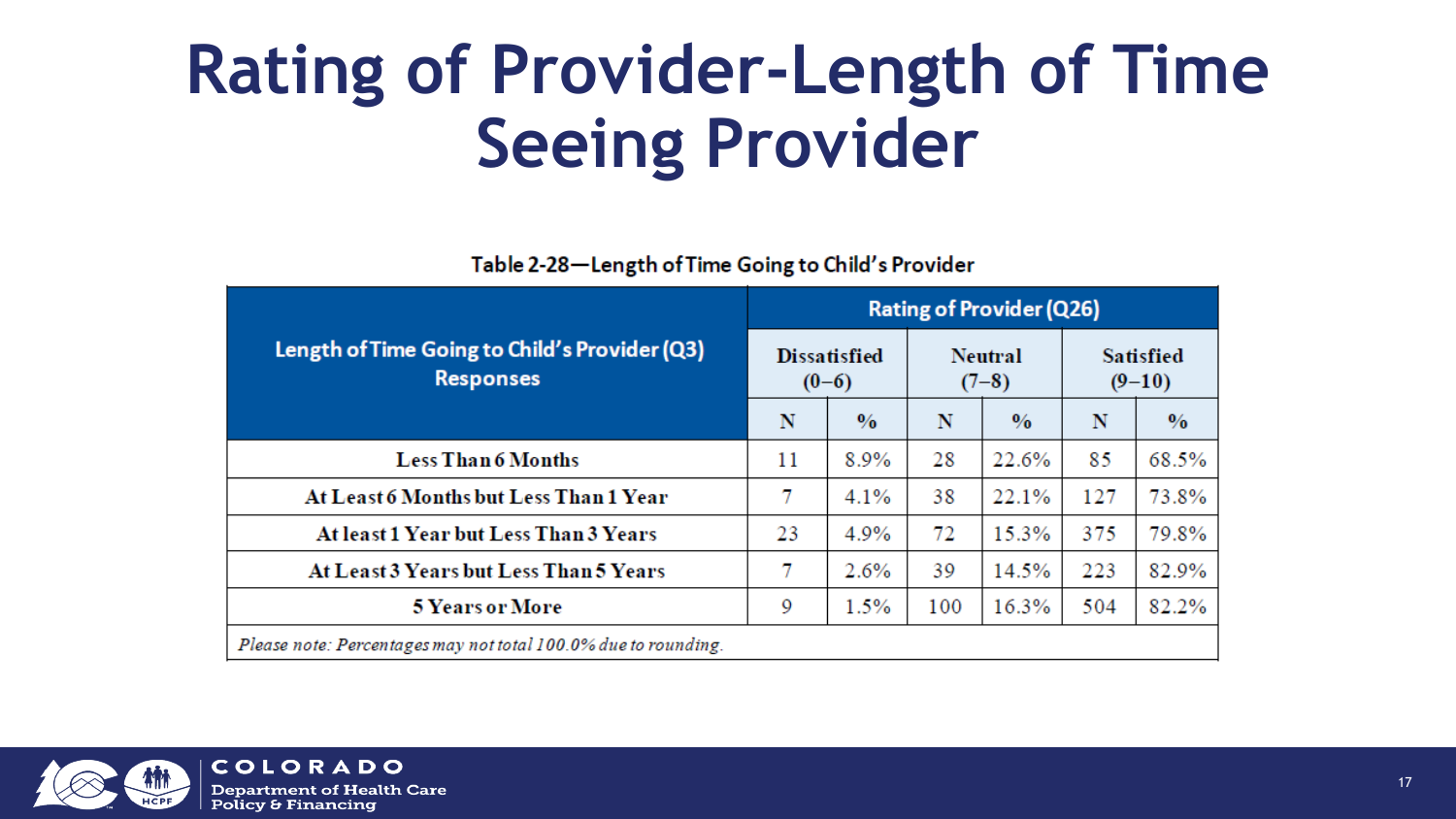#### **Rating of Health Status and Satisfaction with Health**

Table 2-35-Physical and Mental Health Status

|                                                                |                            | Rating of All Health Care (Q35c) |               |                           |               |                              |               |  |
|----------------------------------------------------------------|----------------------------|----------------------------------|---------------|---------------------------|---------------|------------------------------|---------------|--|
|                                                                |                            | <b>Dissatisfied</b><br>$(0-6)$   |               | <b>Neutral</b><br>$(7-8)$ |               | <b>Satisfied</b><br>$(9-10)$ |               |  |
| <b>Questions</b>                                               | <b>Responses</b>           | N                                | $\frac{0}{0}$ | N                         | $\frac{0}{0}$ | N                            | $\frac{0}{0}$ |  |
|                                                                | <b>Excellent/Very Good</b> | 28                               | 2.2%          | 180                       | 14.1%         | 1,066                        | 83.7%         |  |
| <b>Physical Health Status (Q38)</b>                            | Good                       | 25                               | 8.9%          | 69                        | 24.6%         | 187                          | 66.5%         |  |
|                                                                | <b>Fair/Poor</b>           | 13                               | 16.3%         | 19                        | 23.8%         | 48                           | 60.0%         |  |
|                                                                | <b>Excellent/Very Good</b> | 24                               | 2.1%          | 147                       | 13.0%         | 961                          | 84.9%         |  |
| <b>Mental Health Status (Q39)</b>                              | Good                       | 23                               | 6.4%          | 83                        | $23.2\%$      | 251                          | 70.3%         |  |
|                                                                | <b>Fair/Poor</b>           | 19                               | 13.0%         | 36                        | 24.7%         | 91                           | 62.3%         |  |
| Please note: Percentages may not total 100.0% due to rounding. |                            |                                  |               |                           |               |                              |               |  |

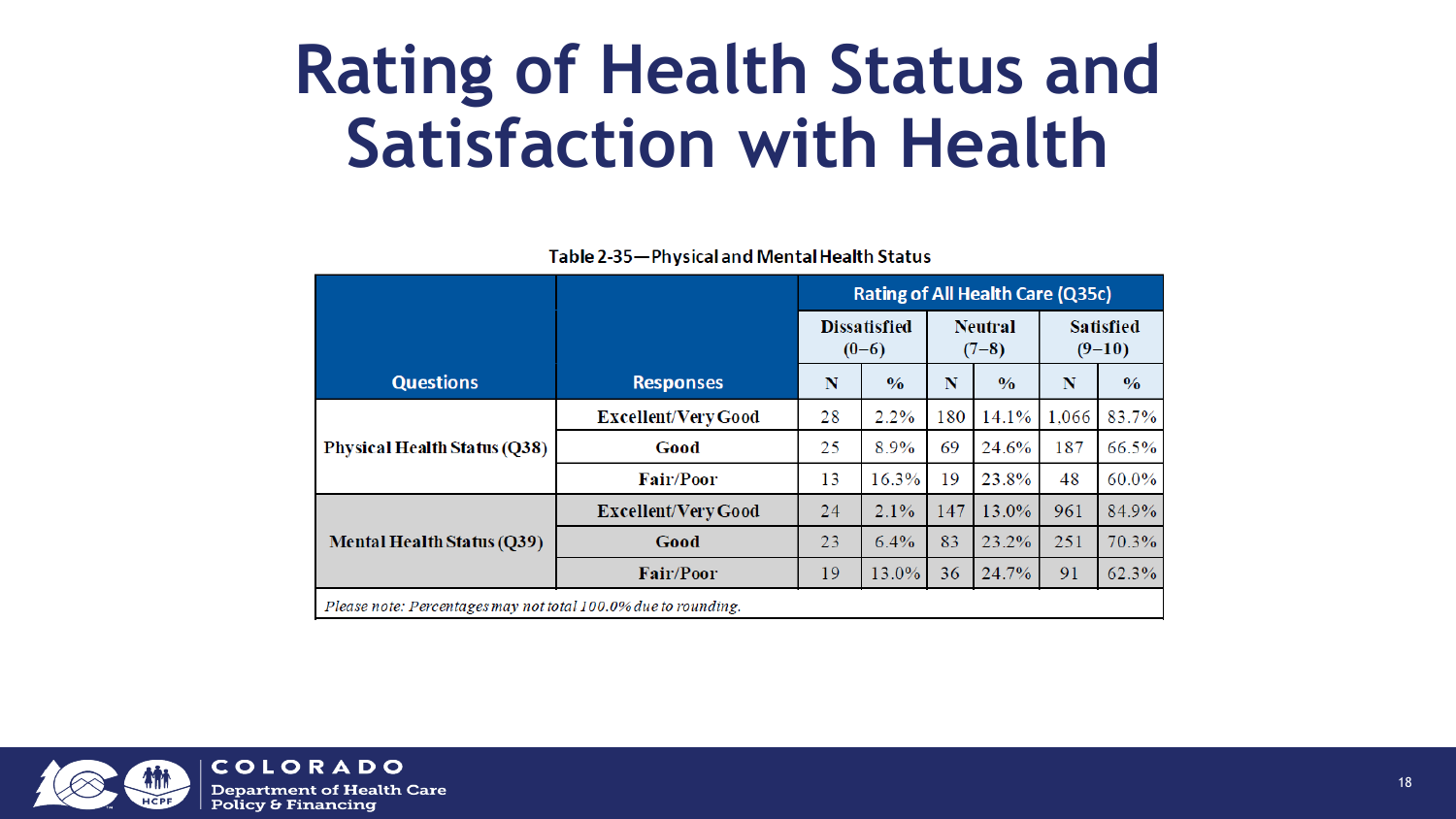#### **Quality of Care HSAG Findings: Communication**

- Parents/caretakers whose child's provider never or usually explained things in an understandable way for their child were 10.18 and 1.801 times more likely to provide a lower rating for their child's provider than parents or caretakers whose child's provider always explained things in an understandable way.
- Parents/caretakers whose child's provider did not give them enough information about what was needed to follow up on their child's care were 5.271 times more likely to provide a lower rating for their child's provider than parents or caretakers whose child's provider did give them enough information about what was needed for follow up.

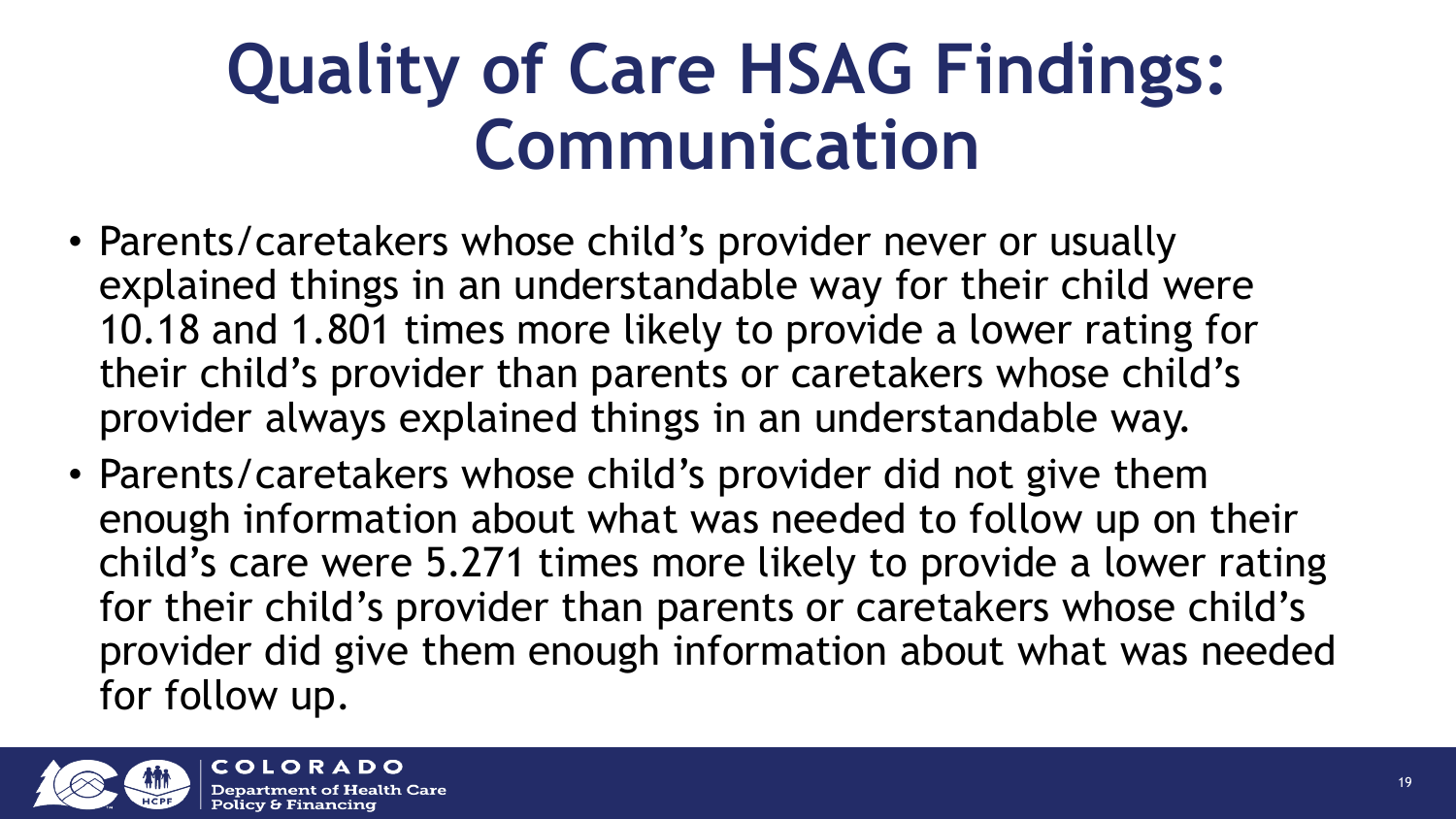# **Quality of Care HSAG Findings: Communication (cont.)**

- Approximately 31% and 38% of parents or caretakers reported that the provider did not speak with them about their child's development (*Comprehensiveness—Child Development and Comprehensiveness—Child Safety and Healthy Lifestyles).*
- Approximately 41% of parents/caretakers reported that the provider did not speak with them about things they can do to keep their child from getting injured.
- Approximately 64 % of parents/caretakers reported that their child's provider did not ask them if there are things that make it hard for them to take care of their child's health.

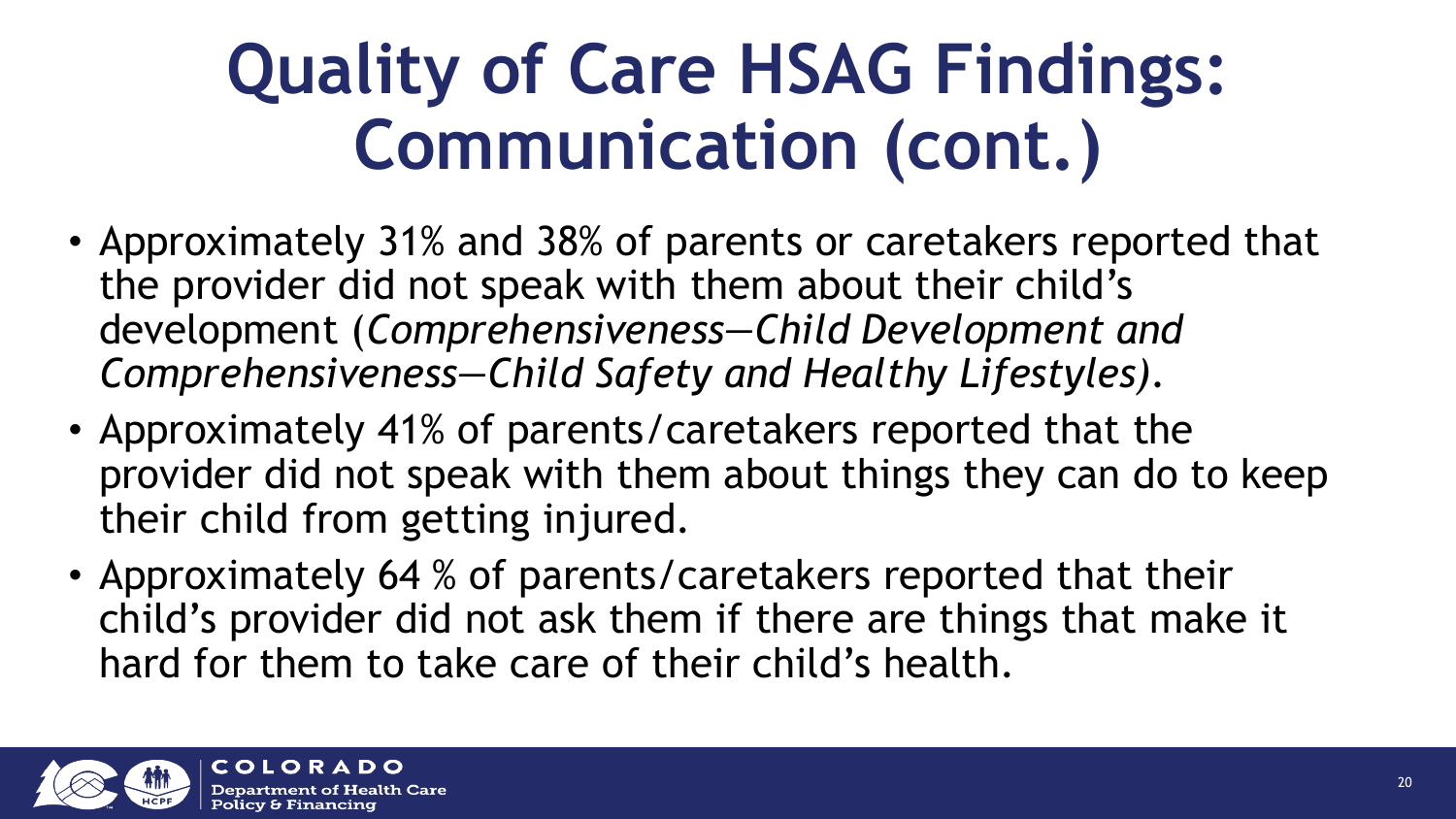# **CAHPS Survey Results- Links**

<https://hcpf.colorado.gov/client-satisfaction-surveys-cahps>

[https://hcpf.colorado.gov/sites/hcpf/files/CO2021\\_PCMH\\_Survey\\_Report\\_](https://urldefense.proofpoint.com/v2/url?u=https-3A__hcpf.colorado.gov_sites_hcpf_files_CO2021-5FPCMH-5FSurvey-5FReport-5FChild-5FFinal.pdf&d=DwMFaQ&c=sdnEM9SRGFuMt5z5w3AhsPNahmNicq64TgF1JwNR0cs&r=3kBBcFpr8ht-f_R_pYdLzG2roiIu8iNCnKAS-L9XtLI&m=_6JAHKuqeJEJSjw_1JY8O7lT0etza7RIuElakkOe9JrcxAHxmjkPtpj6H3m0a_0S&s=-A_EhXN1zfS4gn3NtKE1Xbk8PbCWAJOIgrkwcErwPHo&e=) Child\_Final.pdf